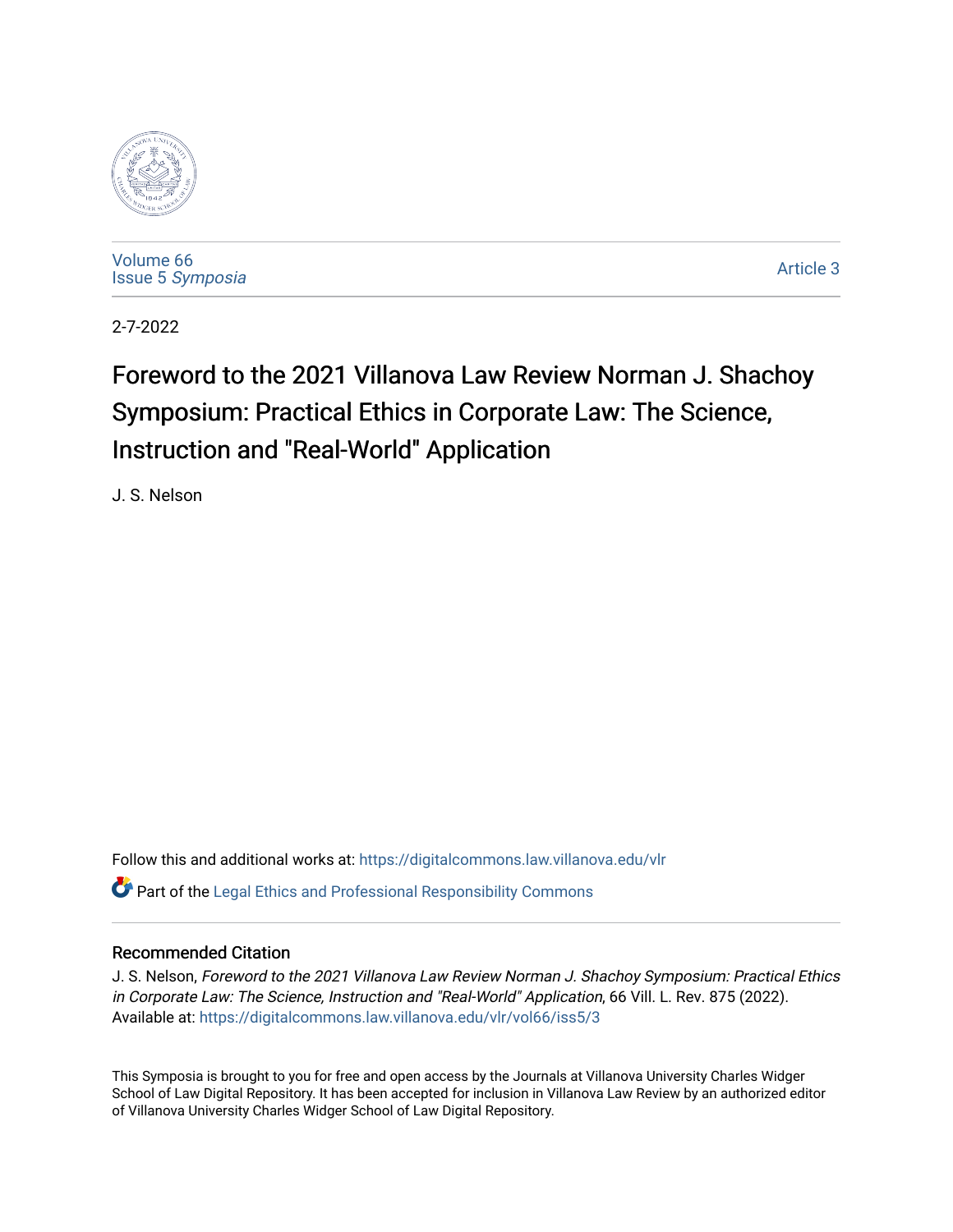2021]

# 2021 *Villanova Law Review* **Norman J. Shachoy Symposium:** *Practical Ethics in Corporate Law: The Science, Instruction and "Real-World" Application*

FOREWORD TO THE 2021 *VILLANOVA LAW REVIEW* NORMAN J. SHACHOY SYMPOSIUM: *PRACTICAL ETHICS IN CORPORATE LAW: THE SCIENCE, INSTRUCTION AND "REAL-WORLD" APPLICATION*

J.S. NELSON\*

# **INTRODUCTION**

THE 2021 Norman J. Shachoy Symposium is, as far as we know, the first  $\blacktriangle$  time that a U.S. law review has dedicated both a live symposium and a follow-up printed issue to the compelling story of why business ethics are important for lawyers.

That is an astonishing statement to be making in the year 2021. Business ethics are a standard subject in business school, but it is a glaring oversight that we do not make studying business ethics common to lawschool curricula and what lawyers understand to be the core of their practices. The themes of the 2021 Symposium tie into my forthcoming book with the late Professor Lynn Stout and Oxford University Press entitled *Business Ethics: What Everyone Needs to Know*. 1 For more on these topics beyond the survey below, I send readers to the primary work of the behavioral scientists, as well as to my book.

#### I. PURPOSE OF THE SYMPOSIUM

As both lawyers and members of society, we all work in business, and with businesses, in some aspect. We are either employees, employers, or otherwise working for, or with, others in organizations to accomplish goals. We may be part of a for-profit business, a non-profit business, or helping to regulate businesses.

(875)

<sup>\*</sup> Visiting Associate Professor, Harvard Business School. On leave as Associate Professor of Law, Villanova University Charles Widger School of Law; Department of Management & Operations (by courtesy), Villanova School of Business.

<sup>1.</sup> J.S. NELSON & LYNN A. STOUT, BUSINESS ETHICS: WHAT EVERYONE NEEDS TO KNOW (2022); *see also About the Book*, J.S. NELSON, https://www.jsnelson.net/book [https://perma.cc/J94F-HB45] (last visited Nov. 15, 2021).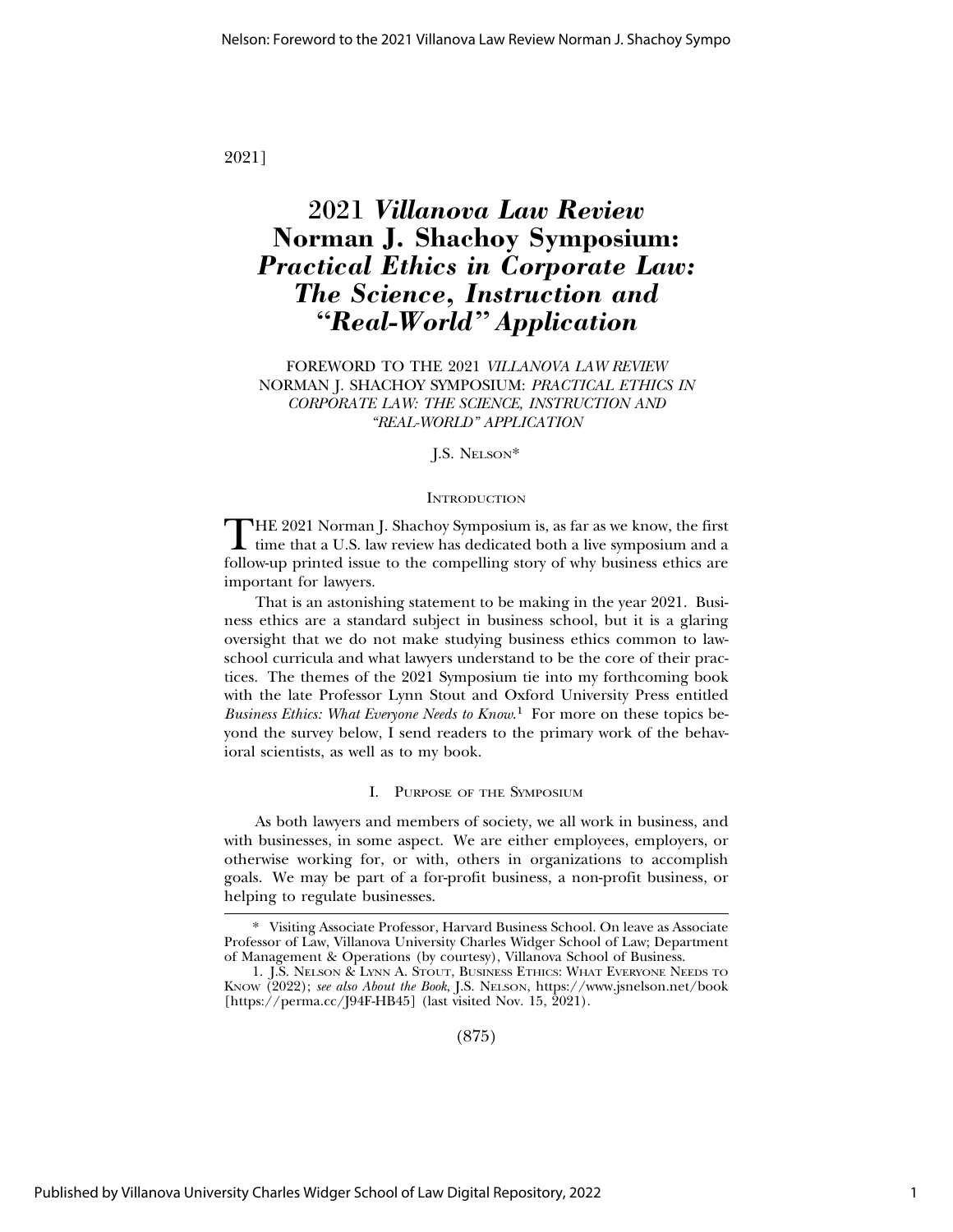What is taught in business schools about the basics of how people should act, both individually and in organizations, should then be part of our understanding of ourselves as lawyers and the law. In this regard, despite any gulf that we imagine may divide them, business "management" and the practice of "law" must inform each other.

"Management" is commonly defined as the "process of dealing with or controlling things or people."2 How to control people is the core of agency theory as taught in business schools:<sup>3</sup> to align people within an organization and bind them to pursue the organization's purpose.4

The definition of "law," according to the second entry in *Black's Law Dictionary*, is:

[a] system of principles and rules of human conduct, being the aggregate of those commandments and principles which are either prescribed or recognized by the governing power in an organized jural society as its will in relation to the conduct of the members of such society, and which it undertakes to maintain and sanction and to use as the criteria of the actions of such members.<sup>5</sup>

Law is our "system of principles and rules of human conduct."<sup>6</sup> We, as lawyers, help "maintain and sanction and . . . use [it] as the criteria [for] the actions" of members of society.7

Business schools have already recognized business ethics as core to their missions. The very first "guiding principle" of the Association to Advance Collegiate Schools of Business's ("AACSB") accreditation standards for business schools is "Ethics and Integrity."8 Business schools must demonstrate their positive social impact, defined as "how a school makes a positive impact on the betterment of society  $\dots$ ."<sup>9</sup> A school must have "a portfolio of curricular elements within formal coursework that promote a

5. *Law*, BLACK'S LAW DICTIONARY, https://thelawdictionary.org/law/ [https:/ /perma.cc/M5AB-DCS6] (last visited July 19, 2021).

7. *Id.*

8. AACSB, 2020 GUIDING PRINCIPLES AND STANDARDS FOR BUSINESS ACCREDITA-TION 15 (2020).

9. *Id.* at 57 (interpreting Standard 9: Engagement and Societal Impact).

<sup>2.</sup> *Management*, OXFORD DICTIONARIES, https://en.oxforddictionaries.com/ definition/management [https://perma.cc/D9Z7-WLK9] (last visited Nov. 15, 2021).

<sup>3. &</sup>quot;Agency theory" is taught in business schools; "agency law" is a related subject taught in law schools.

<sup>4.</sup> *See* Michael C. Jensen, *Self-Interest, Altruism, Incentives, and Agency Theory*, 7 J. APPLIED CORP. FIN. 40 (1994); Michael C. Jensen & William H. Meckling, *Theory of the Firm: Managerial Behavior, Agency Costs and Ownership Structure*, 3 J. FIN. ECON. 305 (1976) (conceptualizing a fundamental problem of management as the control of "agents" or workers); Susan P. Shapiro, *Agency Theory*, 31 ANNUAL REV. SOC. 263-84 (2005).

<sup>6.</sup> *Id.*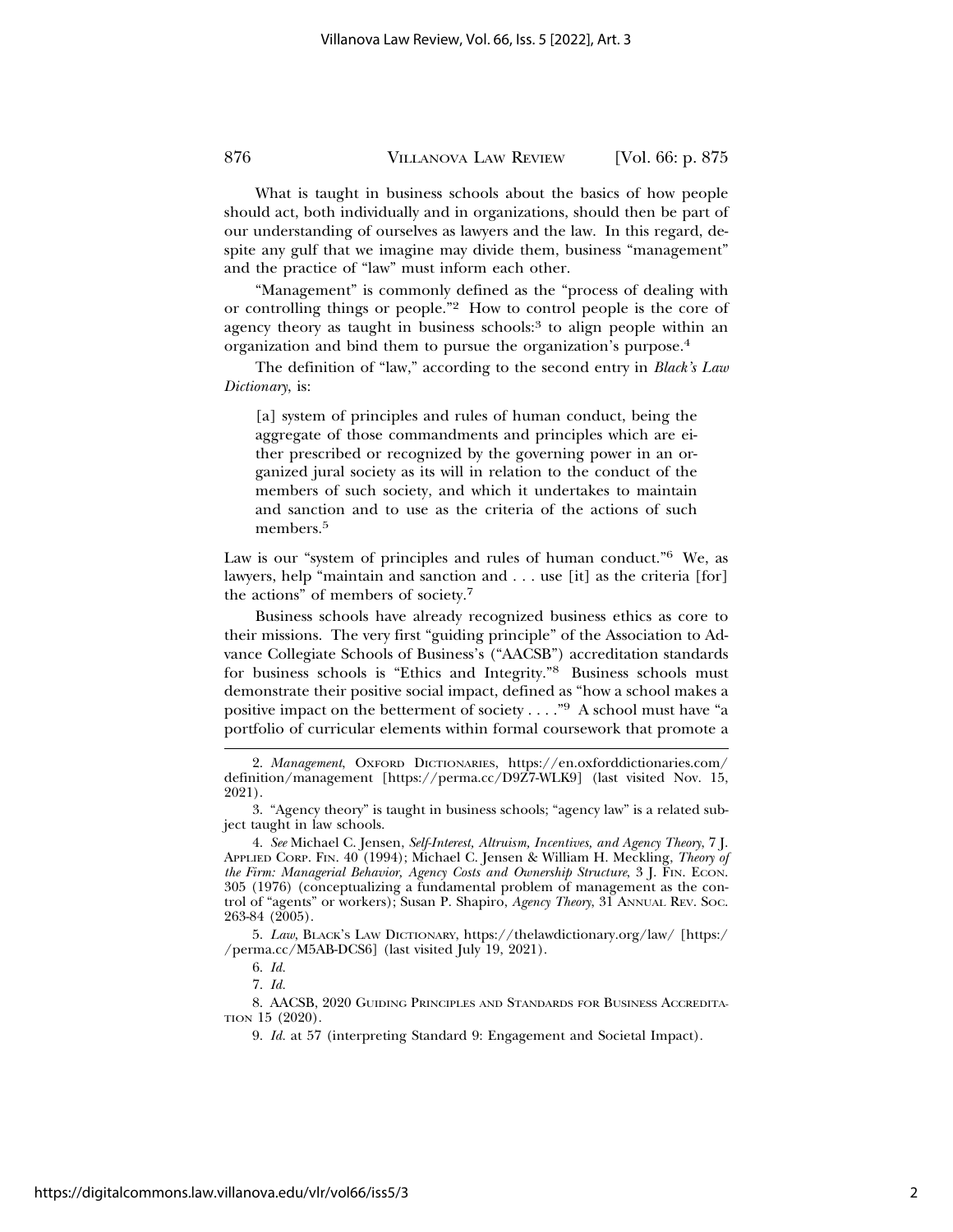positive societal impact,"10 and demonstrate how the rest of its program establishes "positive societal impact through internal and external initiatives and/or activities."11

Similarly, lawyers, who most directly "maintain" and create "the criteria" for actions of members of our society, need to recognize that, for our society to stay healthy, we must incorporate business ethics into everything that we do.12 We are primarily responsible for shaping the "system of principles and rules of human conduct."13 At a minimum, we should be ensuring that we make a "positive impact" toward "the betterment of society."<sup>14</sup>

This standard is a basic floor, above which we can exhibit and set the norm for additional aspirational behavior. Lawyers may be surprised at this phrasing: too often, we describe legal compliance as our floor. But we have a duty to do better. We shape society. We shape the very "system of principles and rules of human conduct."15 And we have better instincts than we give ourselves credit for. You know what is wrong. Every industry and organization has its issues, and we know them from working inside of them. We are not surprised when they come to light, cause damage, and have to be remedied. As a compliance officer explained: "today's unethical behavior is tomorrow's illegal behavior."16

So let us use our power and our responsibility for ethical action. We, as lawyers, act in business. We guide businesses. And we should be articulating the ethical actions that we want to see from them.

#### II. FORMAT OF THE SYMPOSIUM

We designed the format of the 2021 Shachoy Symposium, therefore, to be particularly helpful to lawyers in understanding, and in taking up our mantle of, business ethics. The Symposium starts with developments in the science of what we know about business ethics, and transitions to implementation of those findings in practice. In the first and second sessions, we feature distinguished social scientists who are on the cuttingedge of what we are learning about human behavior, ethical thought, and action. In the third session, Dr. Mary C. Gentile describes the Giving Voice to Values method to act on ethical values to be effective and not get fired. In the fourth session, Professor Doris Brogan moderates a panel of

<sup>10.</sup> *Id.* at 39.

<sup>11.</sup> *Id.* at 57 (interpreting Standard 9: Engagement and Societal Impact).

<sup>12.</sup> *Law*, BLACK'S LAW DICTIONARY, https://thelawdictionary.org/law/ [https://perma.cc/M5AB-DCS6] (last visited July 19, 2021).

<sup>13.</sup> *Id.*

<sup>14.</sup> AACSB, *supra* note 8, at 57.

<sup>15.</sup> *Law*, *supra* note 12.

<sup>16.</sup> *A View of Compliance in U.K. and U.S. Practice*, COMPLIANCENET CONFERENCE (June 29, 2021), https://www.compliancenet.org/2021 [https://perma.cc/KW68- LFPX] (online during coronavirus) (comments from Lawrence Deju-Wiseman, Director—Market Abuse and Financial Services Conduct at PwC).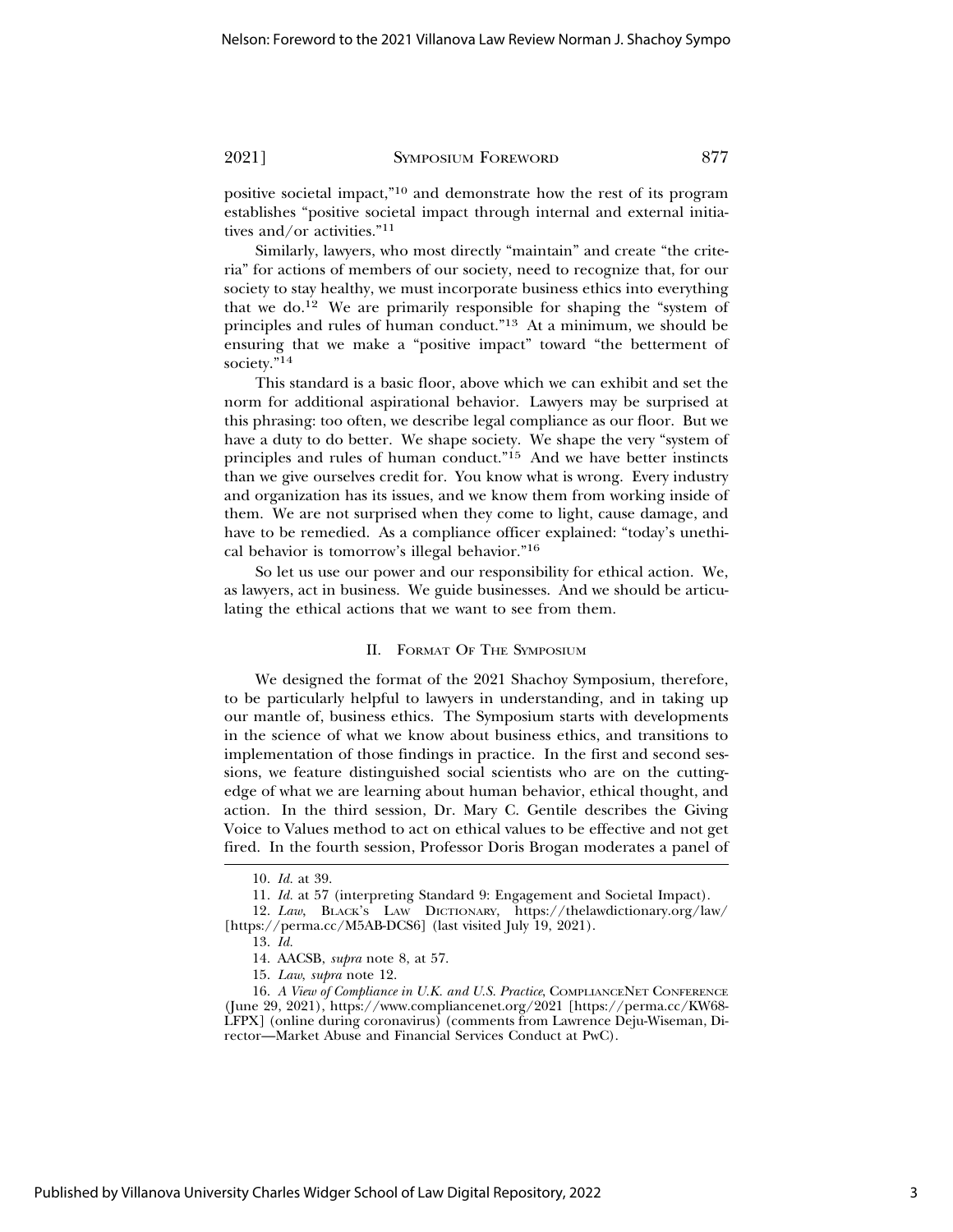distinguished practitioners to make the connections from what had been described in the sessions about science to practice as lawyers. I provide some closing remarks at the end of the event.

#### III. THE BEHAVIORAL SCIENCE PANELS

#### A. *Panel 1—Behavioral Ethics: The Science*

Ethics are simultaneously intuitive and counter-intuitive. As some of the best behavioral scientists of our day explain, we often have agreement on what people *should* do. What puzzles us most is *why they do not do it* when they should. Modern behavioral ethics show how influenced we are by the situation and power structures in which we find ourselves.

As Professors Linda K. Treviño, from Pennsylvania State University; Ann Tenbrunsel, from the University of Notre Dame; and Niki den Nieuwenboer, from the University of Kansas, explain in their first session, adults are *not* fully formed ethical beings.<sup>17</sup> We are significantly influenced in our ethical behavior by external factors.18 This realization from the science also means that ethics can be *managed*. 19 We can create the external factors, through the changes we make in the organizational environment, to create more or less ethical behavior.20

As Professor Tenbrunsel's work highlights, we are also often blind to the ethical content of our behavior.<sup>21</sup> We tend to believe that we act more ethically than we do. In fact, one of our largest blind spots is, ironically, how honest we believe ourselves to be.22 We are lying to ourselves on that metric more than about almost anything else.

We also tend to—especially as lawyers—have unrealistic expectations of the power of rules and other policy guidelines. In fact, as Professor Treviño's work shows, having a code of conduct has little impact on actual behavior within a company. It becomes "wallpaper."<sup>23</sup> It must be meaningfully *lived* and communicated as important to those within the organization. Employees know what really happens. And they can tell managers

21. *See* Panel 1, *supra* note 17 (Dr. Tenbrunsel's comments); *see also*, *e.g.*, MAX H. BAZERMAN & ANN E. TENBRUNSEL, BLIND SPOTS: WHY WE FAIL TO DO WHAT'S RIGHT AND WHAT TO DO ABOUT IT (2012); *see also* NELSON & STOUT, *supra* note 1, at Chapter 8 ("The Costs of Acting Unethically"); *id.* at Chapter 9 ("Major Ethical Traps in Modern Business").

22. *See* Panel 1, *supra* note 17 (Dr. Tenbrunsel's comments).

<sup>17.</sup> Niki den Nieuwenboer, Ann Tenbrunsel, Linda K. Treviño, & J.S. Nelson, *Panel 1: Behavioral Ethics: The Science*, *in Villanova Law Review Norman J. Shachoy Symposium on Practical Ethics in Corporate Law: The Science, Instruction and "Real-World" Application* (Feb. 19, 2021) [hereinafter Panel 1].

<sup>18.</sup> See id. (Dr. Treviño comments).

<sup>19.</sup> *See id.* (Dr. Tenbrunsel's comments); *see also* NELSON & STOUT, *supra* note 1, at Chapter 4 ("What Does Science Tell Us About Ethical Behavior").

<sup>20.</sup> *See* Panel 1, *supra* note 17 (Dr. den Nieuwenboer's comments); *see also* NELSON & STOUT, *supra* note 1, at Chapter 4 ("What Does Science Tell Us About Ethical Behavior").

<sup>23.</sup> See id. (Dr. Treviño's comments).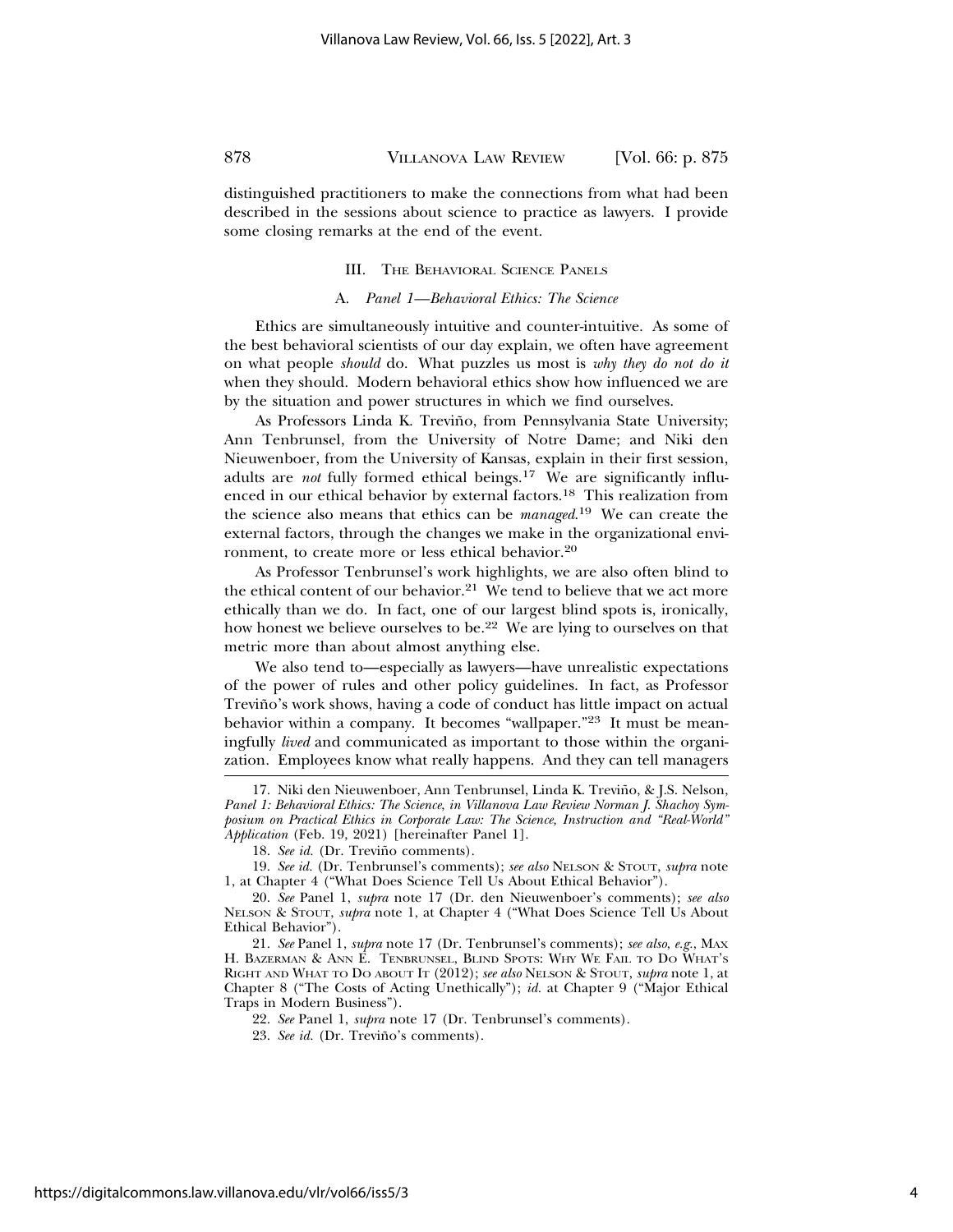who are sincerely interested what is wrong. But they need a "speak-up" culture and psychological safety in order to do so.24 Ethical leadership is important at all levels, but particularly at the supervisory level for employees.<sup>25</sup>

#### B. *Panel 2—Lessons Learned from Research*

In their second session, Professors Treviño, Tenbrunsel, and den Nieuwenboer help us make the transition from what the science shows about individual behavior to how we can best manage human behavior in groups.

As Professor den Nieuwenboer explains, "people respond to the pressures that you put them under."<sup>26</sup> It will not work well simply to "hire great people and leave them alone," as some managers have insisted. Instead, managers have to *manage* their people, those pressures, and the overall environment for ethical behavior to remain the norm.27 As Professor Treviño describes, managing ethics is more like cultivating a garden: organizations cannot merely plant the garden and walk away. They have to tend the garden, maintain its positive culture, and continue to encourage the ethical behaviors that they want to see over time.28

To display ethical leadership, leaders have to both feed and prune plants. Managers tend to be particularly uncomfortable with disciplining employees, but the scientists note that part of parenting is disciplining your children and helping them understand where the boundaries of acceptable behavior are.29 When employees perceive the punishment that they receive to be fair, they can continue to do well in their careers and contribute positively to the organization into the future.<sup>30</sup> "Fairness" is a concept that has many components, including many that will seem familiar to us as lawyers concerned about due process. Employees want the opportunity to present other views; to be subject to neutral procedures, transparent rules, and fact-based decisions; and to receive outcomes that appear consistent across people and across time. $31$  But communicating

<sup>24.</sup> *See id.* (same); *see also* NELSON & STOUT, *supra* note 1, at Chapter 10 ("Special Issues of Ethics in Leadership"); *id.* at Chapter 12 ("Specific Liability Questions and Whistleblowing Options"); *id.* at Chapter 14 ("Designing an Ethical Culture").

<sup>25.</sup> See Panel 1, *supra* note 17 (Dr. Treviño's comments); see also NELSON & STOUT, *supra* note 1, at Chapter 10 ("Special Issues of Ethics in Leadership"); *id.* at Chapter 13 ("How to Institute Best Practices").

<sup>26.</sup> *See* Niki den Nieuwenboer, Ann Tenbrunsel, Linda K. Treviño, & J.S. Nelson, *Panel 2: Lessons Learned from Research, in Villanova Law Review Norman J. Shachoy Symposium on Corporate Law: The Science, Instruction and "Real-World" Application* (Feb. 19, 2021) [hereinafter Panel 2] (Dr. den Nieuwenboer's comments).

<sup>27.</sup> *See* NELSON & STOUT, *supra* note 1, at Chapter 13 ("How to Institute Best Practices"); *id.* at Chapter 14 ("Designing an Ethical Culture").

<sup>28.</sup> *See* Panel 2, *supra* note 26 (Dr. Treviño's comments).

<sup>29.</sup> *See id.* (Dr. den Nieuwenboer's and Dr. Treviño's comments).

<sup>30.</sup> See id. (Dr. Treviño's comments).

<sup>31.</sup> *See id.* (Dr. den Nieuwenboer's comments).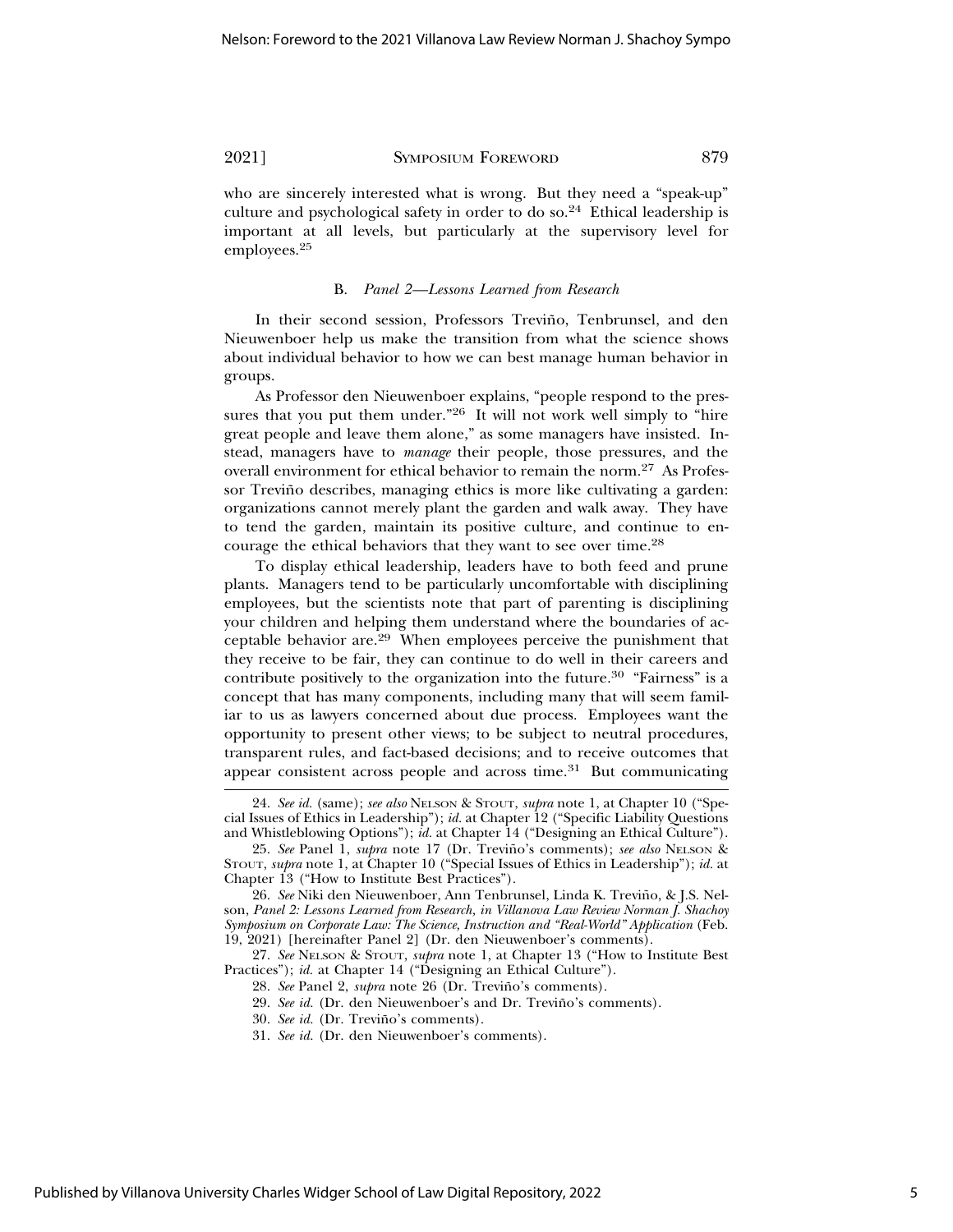the *why* of rules also matters. To protect qualities important to the organization, we must explain *why* the rules are the rules, and what we are trying to protect in making sure that they are followed.

In evaluating employees, we must focus on more than outcomes. Organizations must also emphasize the *means* by which employees arrive at goals.32 Ethical behavior is in the process, and ethical processes should be rewarded. Goals may be unrealistic. In fact, they may even create cheating and other unethical behaviors if the consequences of not reaching them are too harsh.33 It needs to be acceptable within the organization to talk about ethics, and whether a given course of action to reach goals comports with the ethical values of the organization.34

Similarly, we must be conscious of what behaviors we reward through formal and informal systems as simple as who is lauded at organizational functions or asked to lunch. For example, Professor Tenbrunsel tells of a study she conducted in a law firm otherwise steeped in how important the accuracy of timesheets had to be. One of the most important signals for other lawyers, though, came from a top associate routinely given plum assignments making up his or her timesheet for the week in front of them.<sup>35</sup>

In thinking about weeding the garden to encourage ethical behavior, it is not enough merely to discard the "bad apples." As Professor Treviño's research has demonstrated, "bad apples" may come from "bad barrels,"36 that implicate the management of the orchard. As Professor den Nieuwenboer elaborates, firing "bad apples" may make those managing the organization feel better—managers can tell themselves that they have gotten "rid of" the problem in the form of the person immediately presenting it—but issues in the management of the orchard return when the next person in the fired employee's position is faced with the same pressures, incentives, and signals that created the initial "bad apple's" behavior.<sup>37</sup> The issue of ethical violations is for the organization itself.<sup>38</sup> It needs to examine itself, the signal that it sends, and how it enforces those signals to deal with the roots of situations.<sup>39</sup>

37. *See* Panel 2, *supra* note 26 (Dr. den Nieuwenboer's comments).

38. *See id.* (Dr. den Nieuwenboer's comments).

<sup>32.</sup> See id. (Dr. Treviño's comments).

<sup>33.</sup> *See id.* (Dr. den Nieuwenboer's comments); NELSON & STOUT, *supra* note 1, at Chapter 13 ("How to Institute Best Practices"); *id.* at Chapter 14 ("Designing an Ethical Culture").

<sup>34.</sup> *See* Panel 2, *supra* note 26 (Dr. Treviño's comments); NELSON & STOUT, *supra* note 1, at Chapter 14 ("Designing an Ethical Culture").

<sup>35.</sup> *See* Panel 2, *supra* note 26 (Dr. Tenbrunsel's comments).

<sup>36.</sup> *See id.* (comments from all three panelists); *see also* Linda Klebe Trevino & ˜ Stuart A. Youngblood, *Bad Apples in Bad Barrels: A Causal Analysis of Ethical Decision-Making Behavior*, 75 J. APPLIED PSYCHOL. 4, 378–85 (1990).

<sup>39.</sup> *See* NELSON & STOUT, *supra* note 1, at Chapter 14 ("Designing an Ethical Culture").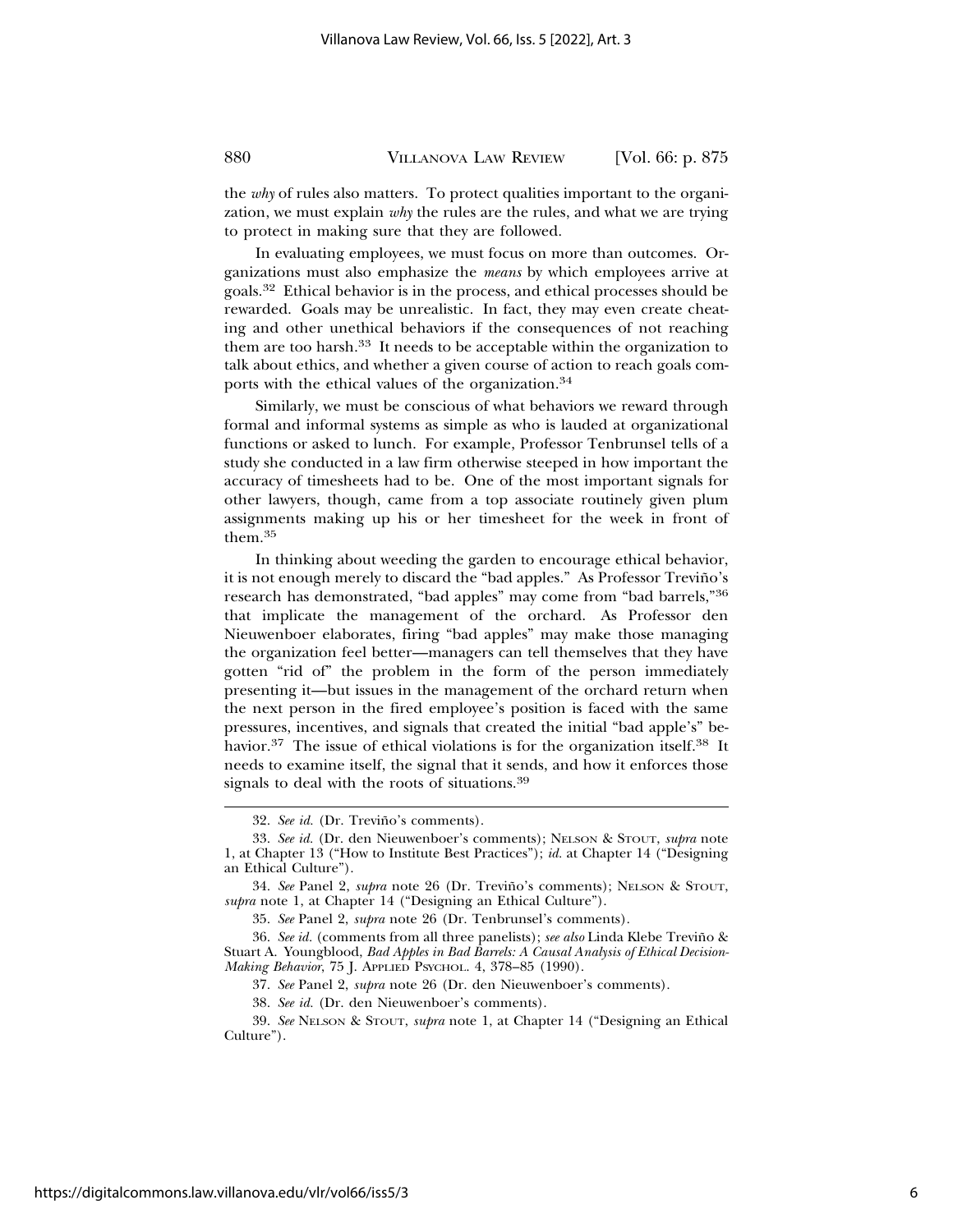Who should be in charge of the garden that helps to grow ethical behavior? The behavioral scientists describe work in the leadership space that suggests we need to be worried about the truth of how candidates for leadership positions present themselves. We do not want to be selecting leaders interested in power for the sake of power itself, and these are the people who most often volunteer.<sup>40</sup> Instead, we need to tap those less likely to volunteer, but who are still willing to serve and who have the skills that we need.<sup>41</sup> We should then be reviewing leaders with "360 degree" feedback, which considers the conditions of those working underneath them, and not solely the input of superiors who the managers may be able to flatter.<sup>42</sup>

Finally, there must be psychological safety for employees, and the cultivation of a "speak-up" culture for those who tell the truth, even if that truth is not easy for the organization to hear.<sup>43</sup> Such reports are the early warning system for organizations that may face later serious liability for the behavior happening inside them.<sup>44</sup> Employees need to feel that the organization "has your back,"45 and that it will protect them into the future—Professor Tenbrunsel provides the example of an organization publishing the stories of successful top executives at the company who all blew the whistle early in their careers, and went on to do well.<sup>46</sup> Other companies go to extensive lengths to protect the anonymity of whistleblowers, and create extensive tracking and monitoring systems to protect the careers of people who report.47

Employees are watching. Boeing's internal site that described how it handled reports of wrongdoing to protect whistleblowers and act on their concerns received some 60,000 hits in its first month.<sup>48</sup> To feel safe, employees need to be convinced that it is worth the personal risks for them to report, and that their reports will be properly handled and acted upon.49

45. See Panel 2, *supra* note 26 (Dr. Treviño's comments); see also NELSON & STOUT, *supra* note 1, at Chapter 14 ("Designing an Ethical Culture").

46. *See* Panel 2, *supra* note 26 (Dr. Tenbrunsel's comments).

47. *See id.* (Dr. Tenbrunsel's comments).

48. *See id.* (Dr. Treviño's comments).

<sup>40.</sup> *See* Panel 2, *supra* note 26 (Dr. Tenbrunsel's comments).

<sup>41.</sup> *See id.* (Dr. Tenbrunsel's comments).

<sup>42.</sup> See id. (Dr. Treviño's comments); see also NELSON & STOUT, supra note 1, at Chapter 10 ("Special Issues of Ethics in Leadership").

<sup>43.</sup> See Panel 2, *supra* note 26 (Dr. Treviño's comments); see also NELSON & STOUT, *supra* note 1, at Chapter 14 ("Designing an Ethical Culture").

<sup>44.</sup> *See* NELSON & STOUT, *supra* note 1, at Chapter 14 ("Designing an Ethical Culture").

<sup>49.</sup> *See* NELSON & STOUT, *supra* note 1, at Chapter 14 ("Designing an Ethical Culture") (providing top reasons why employees do not report misconduct, and how to better handle reports).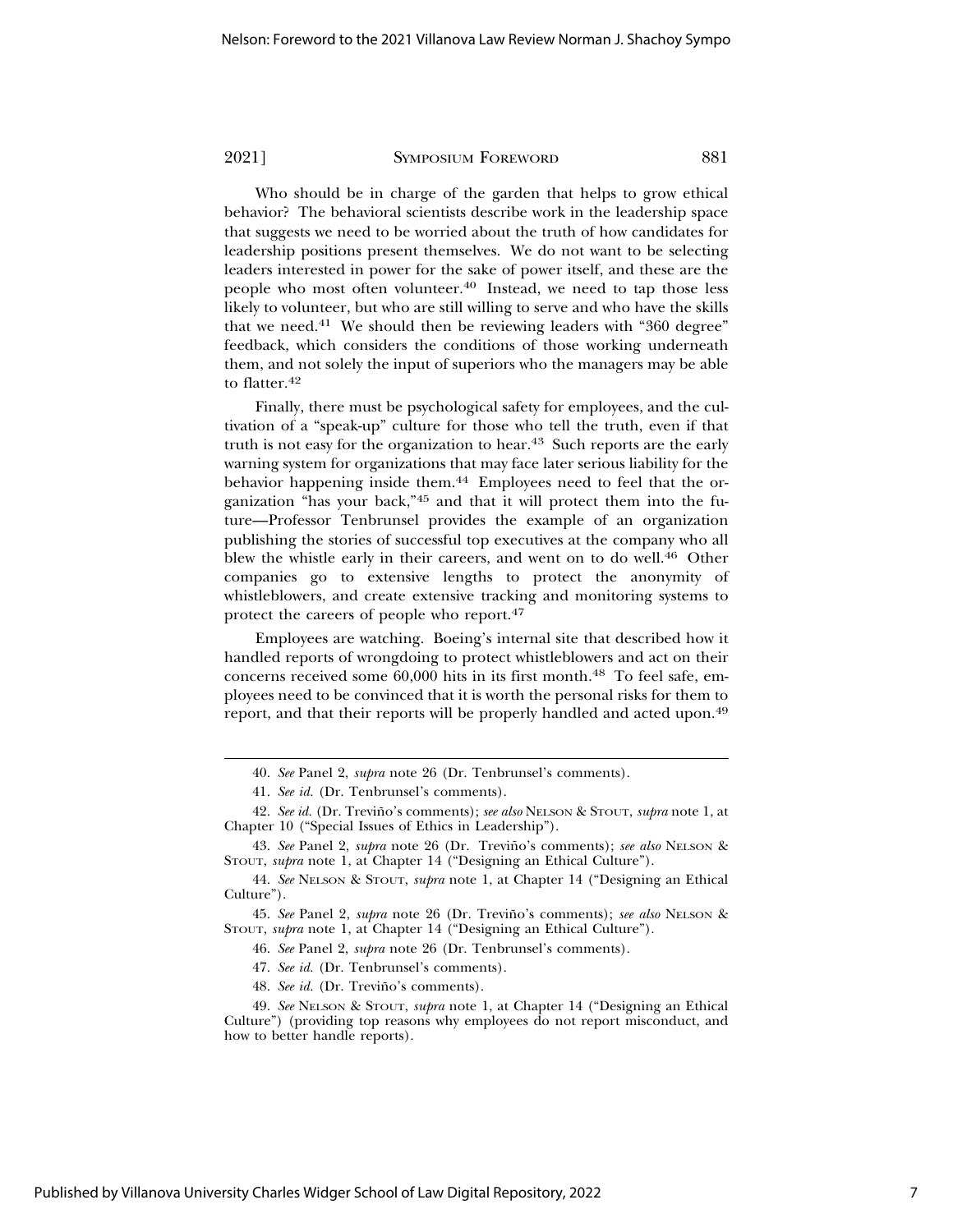#### IV. DR. GENTILE'S FEATURED SPEECH

Cultivating employee reports and safety to speak up are then key to cultivating a healthy ethical culture. But what happens when employees do not feel entirely safe saying what needs to be said? We may not always find ourselves inside of organizations that work hard enough to cultivate ethical behavior, and we may need to speak up about our values to effect changes without getting fired.50

Indeed, not all organizations—or any organizations—are perfect. How do we keep ethical people within less-than-perfect organizations to change those organizations from within?

Developed by Dr. Mary C. Gentile based on behavioral science, Giving Voice to Values ("GVV") is an entire program, adopted in over 1,000 organizations, that helps people rehearse, practice, and pre-script what they want to say in a safe place before saying it in their organizational context.<sup>51</sup> It helps to give people confidence to act on their values, and it helps them to shape their messages to play to their strengths and to be most effective in having an ethical impact. The paralysis of inaction otherwise allows unethical behavior to grow unchecked.

Dr. Gentile's work also helps people to understand that ethical conflicts are *normal*. 52 They are an inevitable part of living and working in the world, especially in business. And we as lawyers should know that "law is a business."<sup>53</sup>

In fact, as lawyers, we may have to deal with ethical conflicts more often than other professions. We study professional legal ethics in law school, but those are only the tip of the iceberg of what we see every day.54 We have far less professional training to deal with the "corporate and organizational pressures" to which we are constantly subject.<sup>55</sup> These pres-

52. *See* Featured Speaker, *supra* note 51; GENTILE, *supra* note 51; NELSON & STOUT, *supra* note 1, at Chapter 9 ("Major Ethical Traps in Business").

53. Featured Speaker, *supra* note 51.

<sup>50.</sup> *See id.* at Chapter 5 ("Legal Foundations of Business Ethics"); *id.* at Chapter 7 ("The Corporation as an Ethical 'Person' in Modern Society"); *id.* at Chapter 8 ("The Costs of Acting Unethically"); *id.* at Chapter 2 ("The Benefits of Acting Ethically"); *id.* at Chapter 15 ("How to Respond to Investigations and Protect Your Reputation").

<sup>51.</sup> *See* Mary C. Gentile, *Featured Speaker*, *in Villanova Law Review Norman J. Shachoy Symposium on Corporate Law: The Science, Instruction and "Real-World" Application* (Feb. 19, 2021) [hereinafter Featured Speaker]; MARY C. GENTILE, GIVING VOICE TO VALUES: HOW TO SPEAK YOUR MIND WHEN YOU KNOW WHAT'S RIGHT (2012); IBIS Initiatives, *Giving Voice to Values*, U. OF VA., https:// www.darden.virginia.edu/ibis/initiatives/gvv [https://perma.cc/67SG-AXKY] (last visited Nov. 19, 2021); Ethics Unwrapped, *Giving Voice to Values (Videos)*, U. OF TEX., https://ethicsunwrapped.utexas.edu/series/giving-voice-to-values [https:// perma.cc/7GQQ-BTGH], last visited Nov. 19, 2021); *see also* NELSON & STOUT, *supra* note 1, at Chapter 9 ("Major Ethical Traps in Business") (providing overview of the Giving Voice to Values method and suggestions for implementation).

<sup>54.</sup> *See id.*

<sup>55.</sup> *See id.*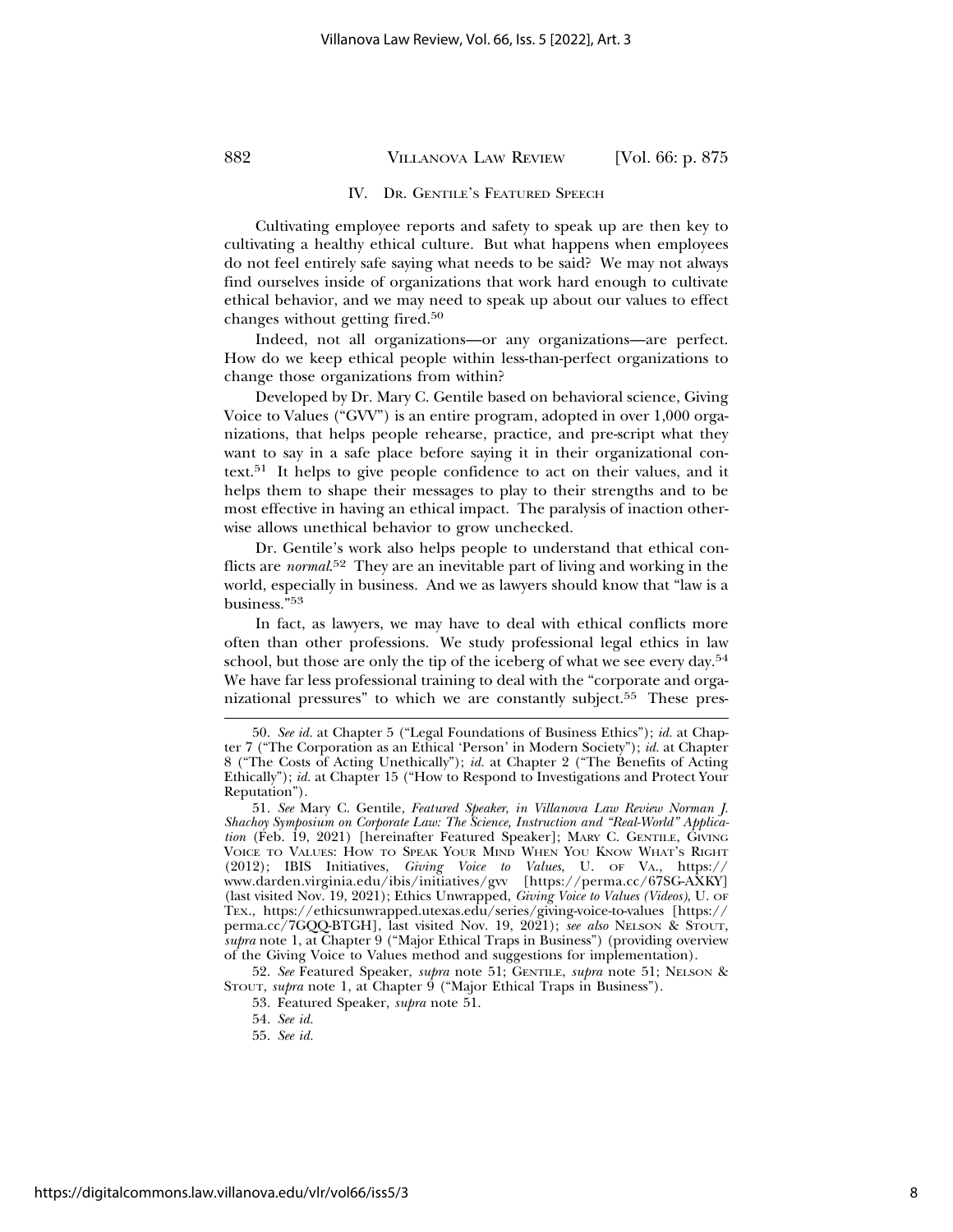sures are pervasive, constant, and impact us through a wide variety of social and other contexts.<sup>56</sup> We work in businesses and for businesses; we are at the center of so many issues around us as employees, employers, regulators, advocates, and in all of our capacities.

Then, especially for us as lawyers, the most important take-aways from GVV are that:

1. We have more *choices* to act on our values than we may think that we do;<sup>57</sup> and

2. To be in a place of action to ask *how* we can act on our values, we should be rehearsing ways to have our values effectively heard and have impact.<sup>58</sup>

GVV helps to bridge the gap that the science has been identifying between what we know we *should* do, and what we actually do.<sup>59</sup> We should not "dumb" ourselves down when we encounter values conflicts.<sup>60</sup> Especially as lawyers, we have skills of persuasion and influence to change ideas and behavior. We need to be harnessing our skills to have the impacts that we want to have on ethical decisions.

We have the emotional reactions that we need: what we need to rehearse is our "moral muscle memory" to *act* on our values when we find ourselves in uncomfortable situations.61 In the language of psychology, we should be "acting our way into thinking," not "thinking our way into acting."<sup>62</sup>

Lawyers are particularly good at reasoning and rationalizing. It's what we're trained to do. But here we need to use our skills as advocates for moral outcomes. We can be strategic. We can be tactical. And we need to be employing our skills for the *right* ethical outcomes.<sup>63</sup> That reframing can be uncomfortable for lawyers, but we need to own it, use it, and be good at it. We have the skills. We have the access. We are in positions to influence organizations and to be able to raise ethical issues. We should both be comfortable with raising ethical issues, and we should see it as central to our role and value to do so.

V. PRACTITIONER'S PANEL—HOW BEHAVIORAL ETHICS MANIFESTS IN THE CORPORATE "REAL WORLD:" THE PRACTITIONER PERSPECTIVE

The last panel of the day helped us understand how practicing lawyers are integrating business ethics discussions and concepts into their everyday lives and work. Professor Doris Brogan moderated the panel of

<sup>56.</sup> *See id.*

<sup>57.</sup> *See id.*

<sup>58.</sup> *See id.*

<sup>59.</sup> See *infra* Part III.A (describing the behavioral science panels).

<sup>60.</sup> Featured Speaker, *supra* note 51.

<sup>61.</sup> *See id.*

<sup>62.</sup> *Id.* (describing findings in the field of positive deviance).

<sup>63.</sup> *See id.*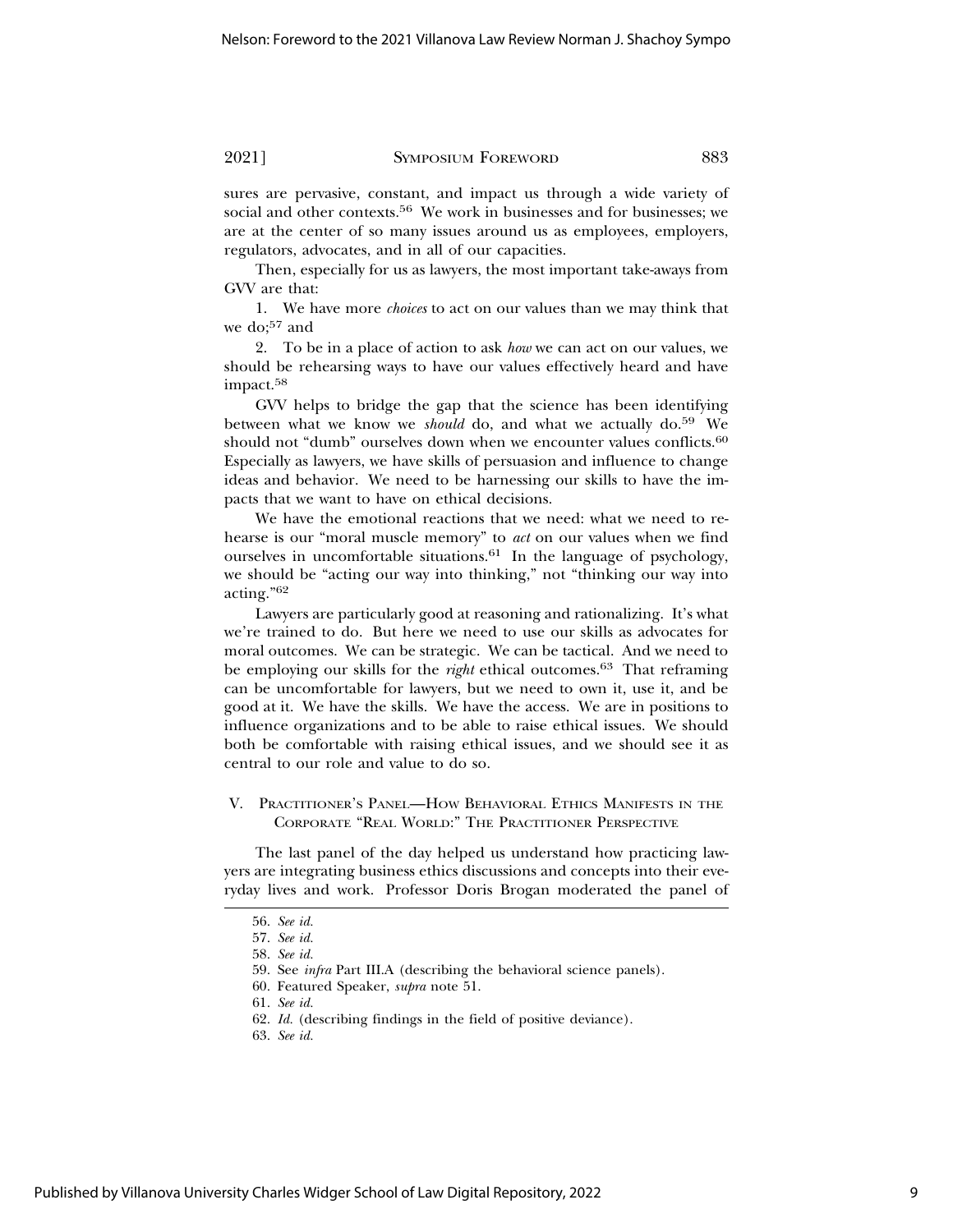practitioners who included Mr. Brian H. Benjet, Partner, DLA Piper & Adjunct Professor of Corporate Compliance at Villanova Law; Ms. Precious Murchison Gittens, Senior Director of Compliance Investigations, Fresenius Medical Care North America; Mr. Lawrence Oliver, Chief Counsel, Investigations, The Boeing Company; and Ms. Nancy Peterson, Senior VP/Deputy General Counsel and Chief Compliance Officer, Allied Universal Security Services.

Many years of experience were behind the practitioners' comments, including Mr. Oliver's observation that there is "nothing like a[n ethical] lesson learned when it's your lesson—[it's] more sobering than when it's your neighbor's lesson or your competitor's lesson."64 But these are also "opportunities to get folks' attention and operate internally throughout the organization."65 As Mr. Benjet advocates, "never let a good crisis go to waste."66 Lawyers can use these opportunities to investigate, listen, and fix deeper organizational issues.

According to the practitioners, ethical and compliance issues commonly originate from three sources. First, the problem may be lack of investigation and/or prioritization of the organization's ethics and compliance program.67 Second, there may be a disconnect between the aspirations of the program and the organization's actual "tone from the top," "tone from the middle," or other parts of its culture.<sup>68</sup> Third, its "paper" ethics and compliance program may not be well suited and properly adapted to the organization's risks.<sup>69</sup> If the rules being promulgated are not meaningful to the employees, they will not invest in following them.70 In these circumstances, the organization is also not likely to "really adopt" or "own" the program and enforce its components, as the Department of Justice wants organizations to do.<sup>71</sup> For more details on the Department of Justice and other guidance that the panelists mentioned, see Chapter 13 of my book with Professor Stout in which we walk through the most current standards and cite to additional sources.72

To fix many of these adoption and enforcement problems, the practitioners advocate focusing on training and communication directly to engage employees.<sup>73</sup> These efforts have benefits that flow in both directions:

<sup>64.</sup> Brian H. Benjet, Precious Murchison Gittens, Lawrence Oliver, Nancy Peterson, & Doris DelTosto Brogan, *Panel 3: How Behavioral Ethics Manifests in the Corporate "Real World": The Practitioner Perspective*, *in Villanova Law Review Symposium: Practical Ethics in Corporate Law: The Science, Instruction and "Real-World" Application* (Feb. 19, 2021) [hereinafter Panel 3].

<sup>65.</sup> *Id.* (Mr. Oliver's comments).

<sup>66.</sup> *Id.* (quoting his mentor).

<sup>67.</sup> *See id.* (Mr. Benjet's comments).

<sup>68.</sup> *See id.* (same).

<sup>69.</sup> *See id.* (same).

<sup>70.</sup> *See id.* (same).

<sup>71.</sup> *Id.*

<sup>72.</sup> *See* NELSON & STOUT, *supra* note 1.

<sup>73.</sup> *See* Panel 3, *supra* note 64 (Mr. Benjet's comments).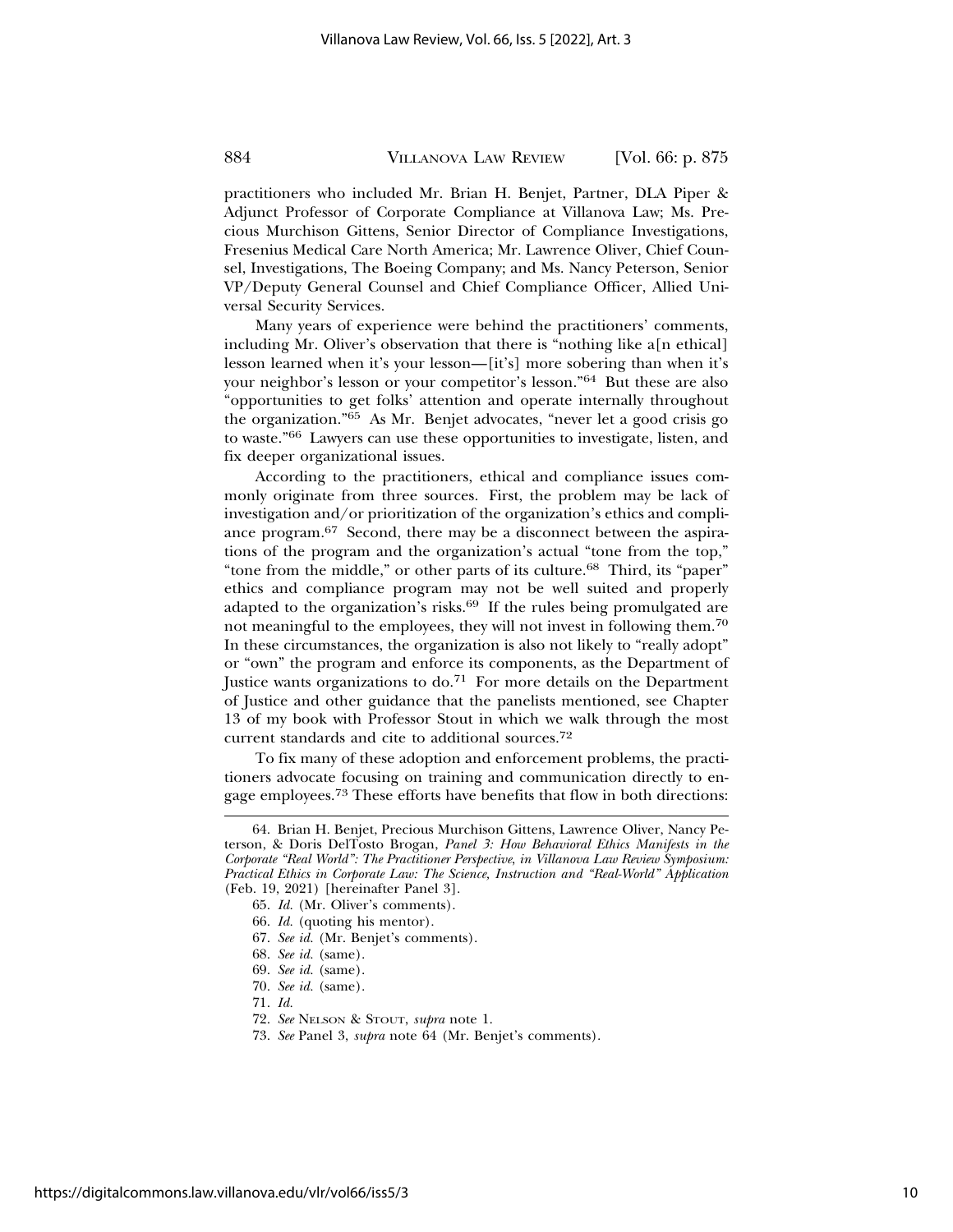the organization has opportunities to clarify its expectations for ethical conduct, and it can open channels to hear from employees about their issues and concerns.<sup>74</sup> As Ms. Peterson describes, lawyers working with organizations must "go where the employees *are*."75 They have to "weave" ethics and compliance "into conversations" happening throughout the organization so that those concepts do not remain separate from the rest of the organization, but become "part of behaviors of the organization as a business unit."76 There should be "shared ownership" of ethics and compliance ideals.77 As Mr. Benjet summarizes, you certainly do not want to hear that "legal is making us do it, and [the mandate we are receiving] makes no sense."78

Similarly, understanding the business is vital for us as lawyers in developing effective ethics and compliance programs. Ms. Gittens highlights that the methodology of "coming up with the risk profile *is* risk management."79 Lawyers must understand their organizations' business, business lines, regulatory environment, lessons learned from previous experiences, and available data.80 But this process is, as Ms. Peterson says, "not one and done."81 You "have to keep doing it," and update your work.82 As the behavioral scientists described, "it's a garden: you have to keep tending it."83 To keep ethics and compliance healthy within the organization, we "have to have that mentality [of continuing to tend the garden] as well."84

Part of the tending required is enforcement of the organization's ethics and compliance program, consistently, and uniformly across all levels of the organization. This requirement can be uncomfortable for lawyers in organizations, but "employees, particularly at the lower levels, have to be persuaded that we mean what we say."85 "You have to demonstrate your sincerity and your commitment to the process."86 Accordingly, "[w]hen [the need for disciplinary action] lands on someone at a high, more visible level, you have to let the chips fall the way you would with anyone else."87

- 81. *Id.* (Ms. Peterson's comments).
- 82. *Id.* (same).

83. *Id.* (same); see Panel 2, *supra* note 26, (Professor Treviño's comments); *infra* Part III.B.

84. Panel 3, *supra* note 64 (Ms. Peterson's comments).

86. *Id.*

<sup>74.</sup> *See id.*

<sup>75.</sup> *Id.*

<sup>76.</sup> *Id.* (Ms. Peterson's comments).

<sup>77.</sup> *Id.* (Mr. Benjet's comments); *see also id.* (The organization should not merely be "receiving the compliance program, but [involved in] designing, building, and testing the [ethics and] compliance program.").

<sup>78.</sup> *Id.* (Mr. Benjet's comments).

<sup>79.</sup> *Id.* (Ms. Peterson's comments).

<sup>80.</sup> *See id.* (Ms. Gittens's comments).

<sup>85.</sup> *Id.* (Mr. Oliver's comments).

<sup>87.</sup> *Id.*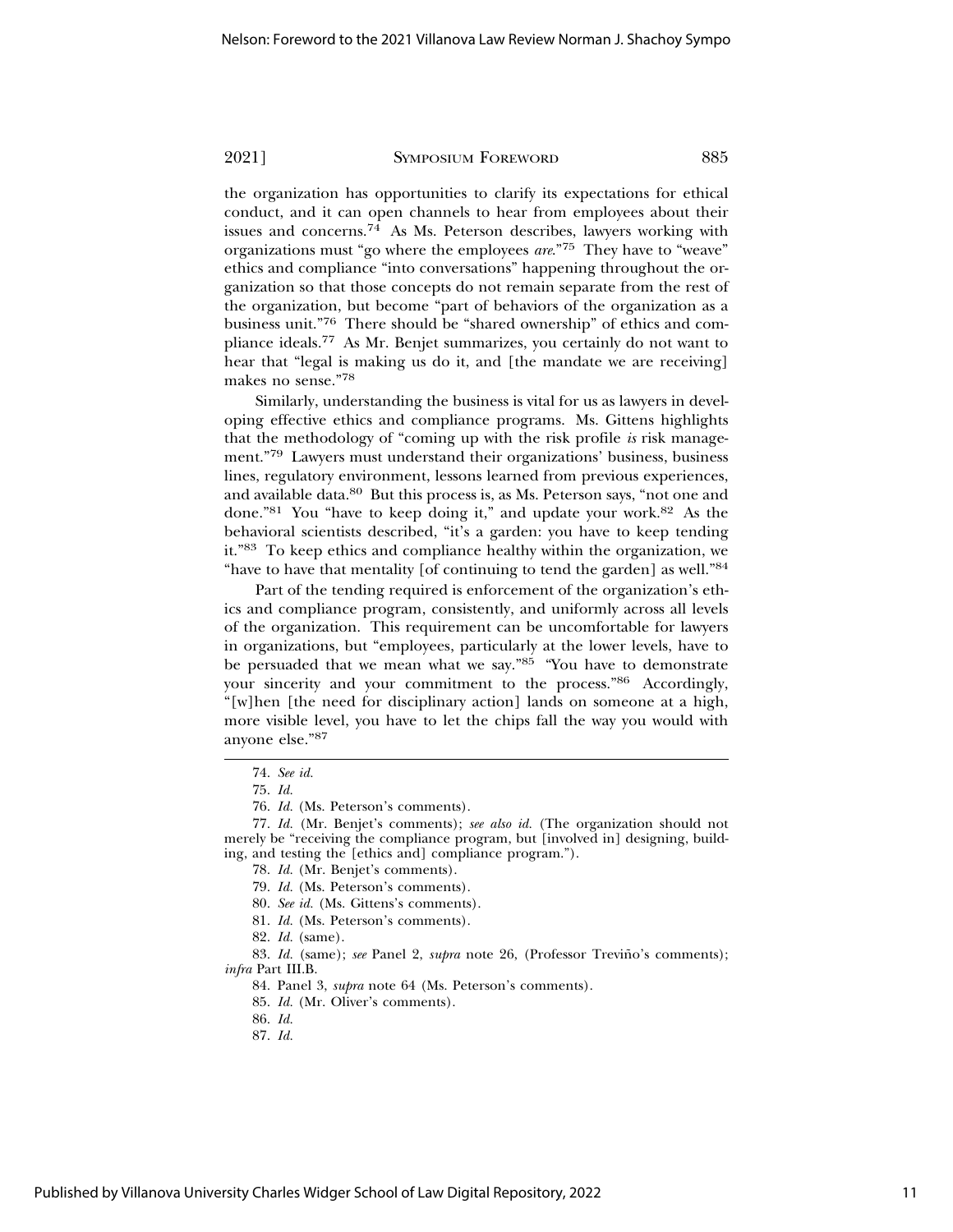"Folks are paying attention," and they are particularly sensitive to hypocrisy.88 A hypocritical result helps to create a negative cycle.89 "If someone at a high level gets a slap on the wrist, or a pass for doing something that would result in more severe punishment at lower levels $[,] \ldots$ . [e]mployees . . . [pay] attention."<sup>90</sup> But a result that is perceived as "fair"91 helps to create a virtuous cycle in which employees will "feel better about their environment. They will feel better about raising concerns and making complaints."92 These pieces of feedback provide the "measure of the health of the organization,"93 and its continued success in addressing ethics and compliance issues, before they become larger and more damaging.

As no organization is perfect, no organization's ethics and compliance program will be perfect.94 As Ms. Gittens describes, what lawyers need to help create and maintain is an *effective* compliance program, and "to deal with misconduct" properly "when you find it."95 "Different people are motivated and driven for different reasons by different things: . . . sometimes good people will do bad things; sometimes bad people will do good things."96 But, among the most dangerous conditions for ethics and compliance violations is when people who engage in misconduct are "motivated by ego—their own sense of importance, their own sense of selfesteem."97 As comports with the research on leadership, 98 "[f]ear of failure, or of not being successful, particularly for people who are ego-driven and who have been successful . . . can really make [them] do things that you wouldn't think that [they] would do."99

The practitioners make a distinction between people engaged in wrongdoing because they are seeking benefits immediately for themselves, and those engaged in wrongdoing because they think that their actions

<sup>88.</sup> *Id.*

<sup>89.</sup> *See* NELSON & STOUT, *supra* note 1, at Chapter 13 ("How to Institute Best Practices") (providing data); *see also id.* at Chapter 14 ("Designing an Ethical Culture") (same).

<sup>90.</sup> Panel 3, *supra* note 64 (Mr. Oliver's comments).

<sup>91.</sup> *See* Panel 2, *supra* note 26 (Dr. den Nieuwenboer's comments); *infra* at Part III.B; *see also* NELSON & STOUT, *supra* note 1, at Chapter 13 ("How to Institute Best Practices") (providing data to support this approach).

<sup>92.</sup> Panel 3, *supra* note 64 (Mr. Oliver's comments); *see also* NELSON & STOUT, *supra* note 1, at Chapter 14 ("Designing an Ethical Culture") (providing data to support this approach).

<sup>93.</sup> Panel 3, *supra* note 64 (Mr. Oliver's comments); *see also* NELSON & STOUT, *supra* note 1, at Chapter 14 ("Designing an Ethical Culture") (providing data to support this approach).

<sup>94.</sup> *See* Panel 3, *supra* note 64 (Ms. Gittens's comments).

<sup>95.</sup> *Id.*

<sup>96.</sup> *Id.* (Ms. Gittens's comments).

<sup>97.</sup> *Id.* (same).

<sup>98.</sup> *See* NELSON & STOUT, *supra* note 1, at Chapter 10 ("Special Issues of Ethics in Leadership") (describing research on the perils of success for ethical behavior).

<sup>99.</sup> Panel 3, *supra* note 64 (Ms. Gittens's comments).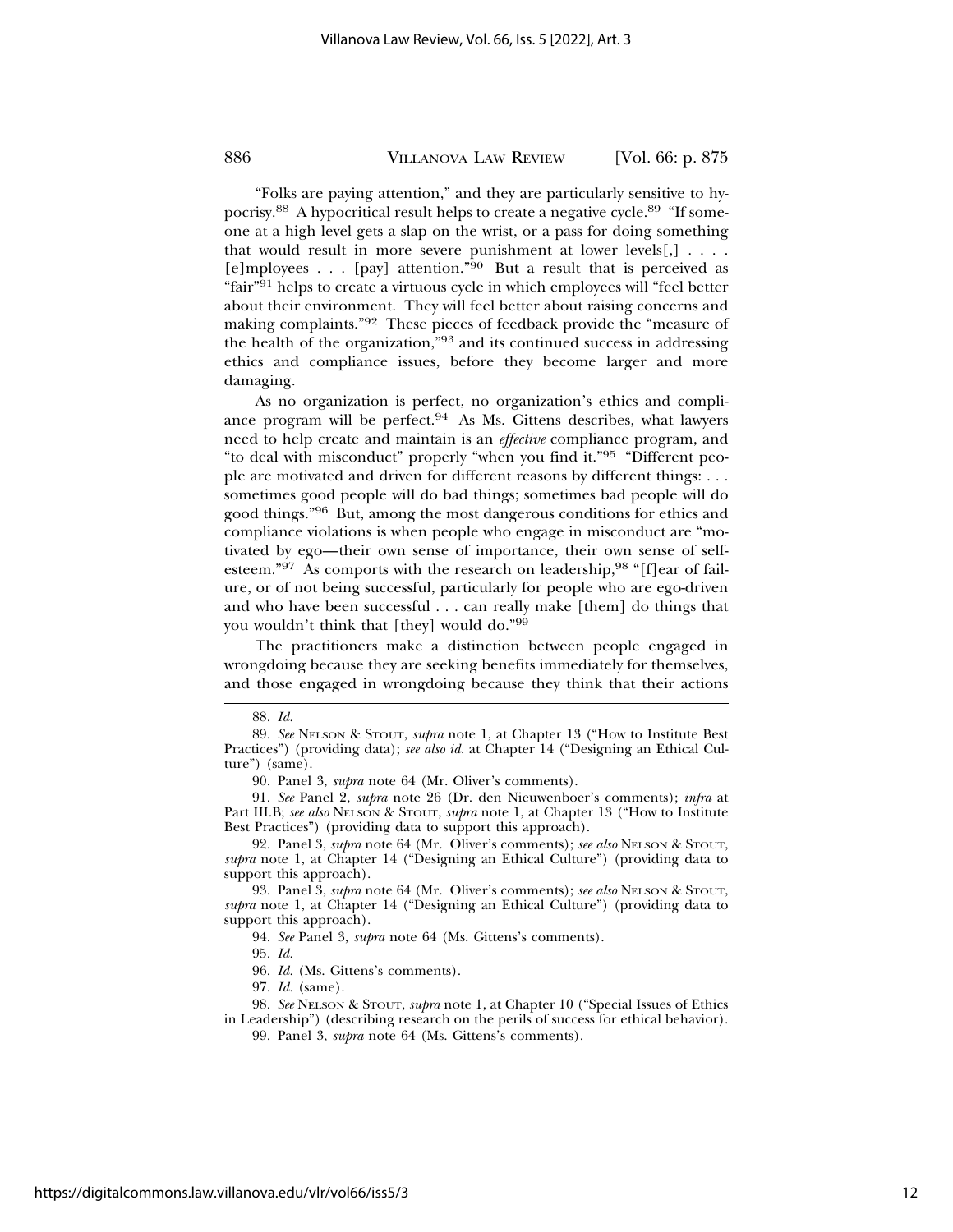will benefit the organization and their own careers at the organization.<sup>100</sup> As Mr. Oliver says about employees engaged in wrongdoing because they believe it is for the benefit of the organization, "you can usually reach those people to help them understand the risk that they are creating" for the organization and others.101

But even people operating for the benefit of the organization can create tremendous damage. Harkening back to the behavioral science research,<sup>102</sup> the practitioners describe as particularly insidious the need to counter messages to employees that they should "cut corners to make [goals] happen because this is what leadership expects."<sup>103</sup> Mr. Benjet calls this the "wink and nod" reaction to when "leadership has unreasonable expectations" in setting and enforcing "performance metrics," "compensation metrics," and other incentives.104

The last topic that the practitioners cover is one that I have also written on, and that I expect to become the basis of my next book.<sup>105</sup> There are few practical limits on organizations' surveillance of employees in the workplace, and this can have uncomfortable ramifications for the power dynamics of the employer-employee relationship. As Ms. Gittens relates, "the fact is that a company can do a lot more by way of surveilling an individual employee than the government can."106 Many of the boundaries between employees' work and home lives are increasingly "blurred now because people are working remotely."107 As Mr. Oliver admits in the context of investigations, "going through someone's email can be very fertile ground for relevant evidence," and "people can be extremely candid in emails and instant messages," even when warned that the organization may read those communications.108

Organizations' expansive acquisition of data on every part of employees' lives is a disturbing trend, especially as compliance departments increasingly embrace artificial intelligence and more powerful—though demonstrably biased—algorithms in their hiring, firing, and evaluation processes. The practitioners merely see the Department of Justice guidance as "pretty clear" that they are "incentivized to cooperate with the government,"109 and that "tech and data are a huge opportunity for pro-

<sup>100.</sup> *See id.* (Mr. Oliver's comments); *id.* (Mr. Benjet's comments).

<sup>101.</sup> *Id.*

<sup>102.</sup> *See* Panel 2, *supra* note 26 (Dr. den Nieuwenboer's comments); *infra* Part III.B; NELSON & STOUT, *supra* note 1, at Chapter 13 ("How to Institute Best Practices"); *id.* at Chapter 14 ("Designing an Ethical Culture").

<sup>103.</sup> Panel 3, *supra* note 64 (Mr. Benjet's comments).

<sup>104.</sup> *Id.* (same).

<sup>105.</sup> J.S. Nelson, *Management Culture and Surveillance*, 43 SEATTLE U. L. REV. 631 (2020); J.S. NELSON, AUTONOMY-THREATENING WORKPLACE SURVEILLANCE (forthcoming).

<sup>106.</sup> Panel 3, *supra* note 64.

<sup>107.</sup> *Id.* (Ms. Gittens's comments).

<sup>108.</sup> *Id.* (Mr. Oliver's comments).

<sup>109.</sup> *Id.* (Mr. Benjet's comments).